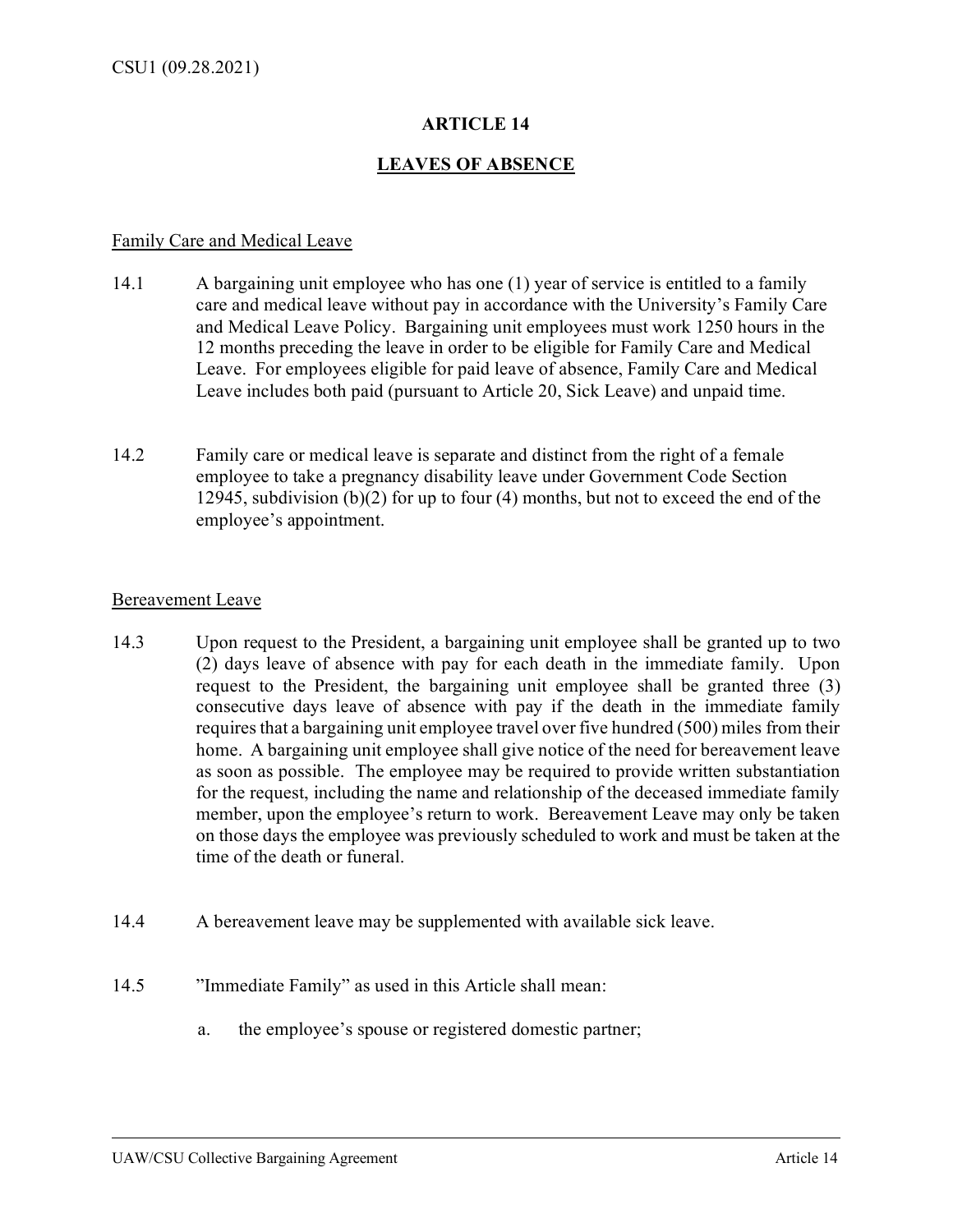- b. the employee's spouse's or registered domestic partner's father, mother, sister, brother, grandparent, great-grandparent, child (including foster, adopted and step child), grandchild;
- c. the employee's son-in-law, daughter-in-law
- d. a person who is living in the immediate household of the employee, except domestic employees, roomers, boarders, and/or roommates.

# Military Leave

14.6 Emergency military leave, temporary military leave, and indefinite military leave shall be granted to eligible employees in accordance with state and federal law.

### Jury Duty

- 14.7 An employee who serves on jury duty shall receive their base salary and is permitted to keep any mileage payments made by the court. Employees are not entitled to juror pay for jury duty.
- 14.8 An hourly employee shall be eligible for time off with pay for jury duty only for those hours he/she was scheduled to work.
- 14.9 An employee who receives initial notification that he/she is subject to jury duty shall notify the appropriate administrator in writing prior to taking leave for jury duty. Verification of actual service for jury duty shall be provided by the employee.

### Illness or Injury

14.10 A bargaining unit employee may be granted an unpaid leave of absence due to temporary incapacity due to illness or injury. An employee may be required to provide a physician's statement or other appropriate verification for such leaves of absence. The length of the leave of absence may not extend beyond the expiration date of the appointment.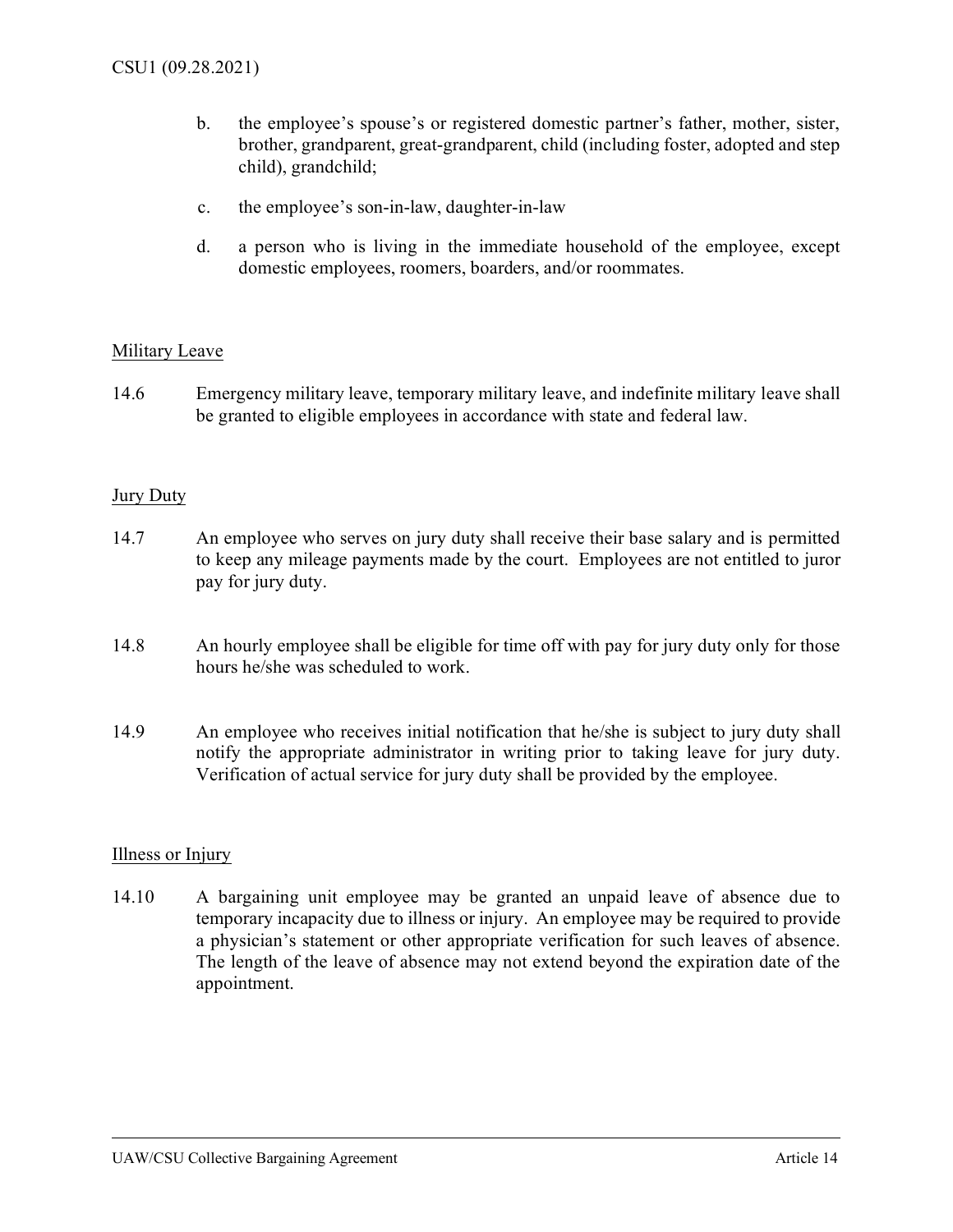## Leave Request Procedure

- 14.11 A written application for a leave of absence without pay or an extension of a leave of absence without pay shall be submitted to the appropriate administrator. The appropriate administrator shall determine if such a leave shall be granted and the conditions of such a leave. **Requests for a leave of absence without pay related to the Academic Student Employee's legally required attendance at their legal proceedings shall not be unreasonably denied.**
- 14.12 An employee who is on a leave of absence without pay, excluding Family Care and Medical Leave, shall not return to active pay status prior to the expiration of such a leave without written approval of the appropriate administrator.
- 14.13 Any leave granted by the University under this Article assures to the employee a right to return to his/her former position or a position within his/her classification upon expiration of the leave, provided the employee returns prior to the employee's end of appointment date.

# Catastrophic Leave Donation Program

- 14.14 Any bargaining unit employee who accrues vacation or sick leave credits may voluntarily donate either of those credits to or receive them from any other CSU employee on the same campus, if the recipient employee has exhausted all accrued leave credits, i.e., sick leave, vacation, and CTO, due to a catastrophic illness or injury. Catastrophic illness or injury is an illness or injury that has totally incapacitated the employee from work. The following provisions shall apply:
	- a. An employee, his/her representative or the employee's family member must request the employee's participation and provide appropriate verification of illness or injury as determined by the campus President. The President shall then determine the employee's eligibility to receive donations based upon the definition provided above.
	- b. An incapacitated employee may elect to defer a request to participate during a period of Industrial Disability Leave eligibility.
	- c. An employee may donate a maximum of sixteen (16) hours of leave credits per fiscal year in increments of one hour or more. Donations are irrevocable.
	- d. Donated leave credits may be used to supplement Industrial Disability Leave, Non-Industrial Disability Leave or Temporary Disability payments from the third party administrator upon the application for these benefit(s) by an eligible employee. The total amount of leave credits donated and used may not exceed